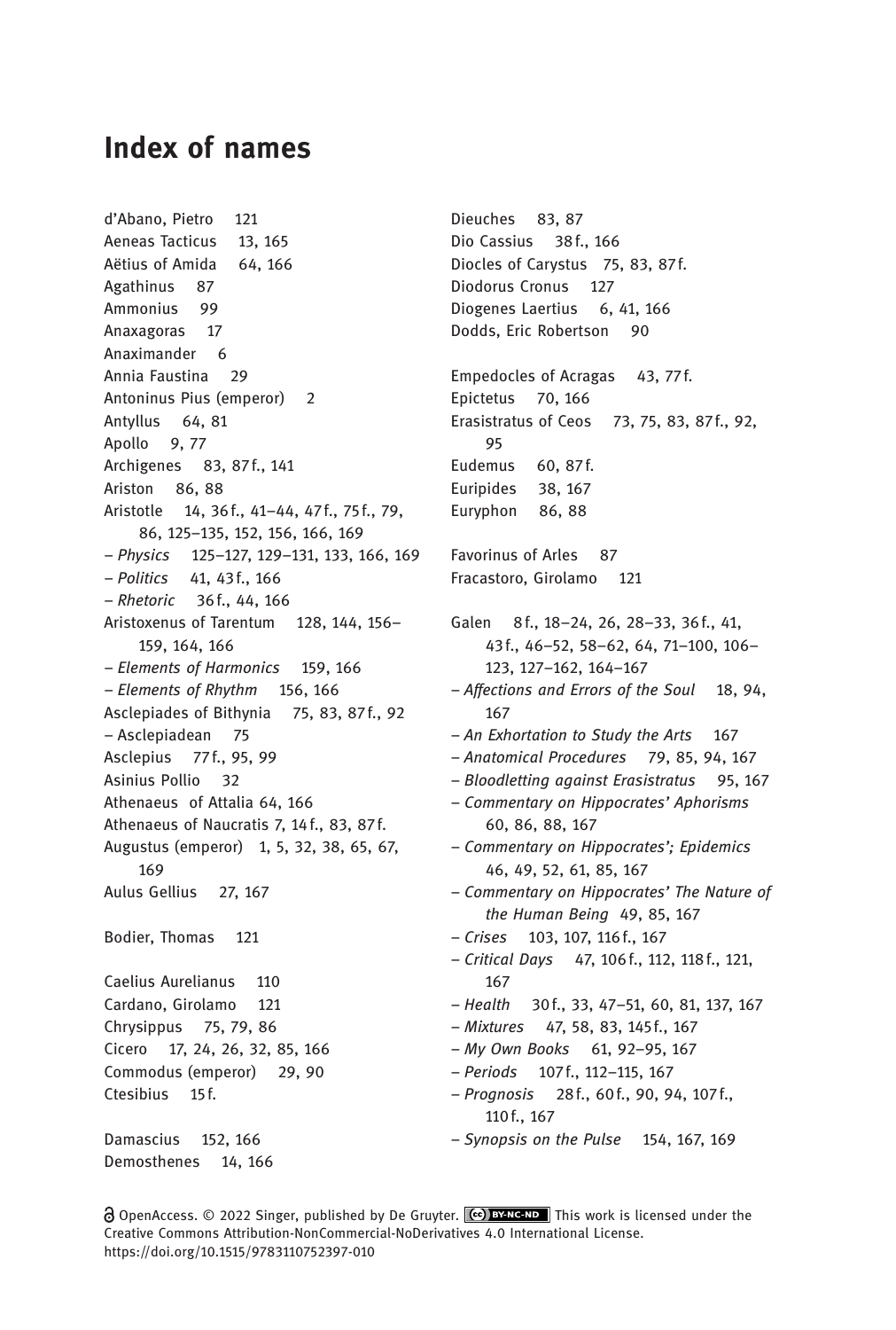– The Best Doctor is Also a Philosopher 84, 89f. – The Discernment of the Pulse 140–143, 146f., 149–151, 153, 155, 167 – The Distinct Types of Fever 59, 107, 112f., 167 – The Distinct Types of Pulse 136, 138, 144, 156, 167 – The Doctrines of Hippocrates and Plato 60, 75, 77, 79, 85, 167 – The Order of My Own Books 93, 97, 167 – The Pulse for Beginners 60, 141, 167 – The Shaping of the Embryo 96, 167 – The Soul's Dependence on the Body 44, 75, 96, 167 – The Therapeutic Method 49, 78, 83, 87, 89, 107, 111f., 167 – The Therapeutic Method to Glaucon 49, 107, 167 Gibbon, Edward 90 Gordian (emperor) 99 Herodotus (historian) 6 f., 167 Herodotus (medical author) 81 Herophilus of Chalcedon 27f., 73, 87f., 123, 136, 141, 152–158, 160–162, 164 Hesiod 37, 52, 72, 75, 77f., 167 'Hippocrates' – historical figure and Galen's attitude to 46, 58, 60, 73–78, 80–84, 86–88, 108, 113, 118 – Affections 18f., 21, 23, 89, 94, 104, 167 – Airs, Waters, Places 56, 168 – Aphorisms 45, 47, 56–58, 60, 87f., 102, 106, 167f. – Diseases 104, 168 – Diseases of Girls 45, 168 – Epidemics 7, 46, 49, 52, 55f., 61, 85, 107, 113, 167f. – Hebdomads 36, 41 f., 46, 52, 168 – Internal Affections 7, 168 – Regimen 29, 35f., 44, 47, 52 f., 57, 59, 168 – Regimen in Acute Diseases 86, 104, 168  $-$  Regimen in Health 57, 59, 168 – The Nature of the Human Being 36, 56– 59, 108, 167f.

Hippocratic corpus 7f., 36, 38, 73, 104, 106 Homer 37f., 52, 82, 168 Horace 37, 168 Ibn Abī Sa'īd 132 Julius Caesar 5 Lepidus 5 Machon 7 Magni, Antonio 121 Mainardi, Giovanni 121 Marcellinus 28, 160, 168 Marcus Aurelius (emperor) 31f., 70, 90, 96, 111, 168 Marinus (medical author) 78, 84f., 87f. Martial 25f. Methodist (school of medicine) 8, 29, 75, 78, 80f., 87 f., 110–112 Mirandola, Pico della 121 Mnesitheus 83, 87 Oresme, Nicolas 121 Ovid 36, 72, 168 Parmenides 125, 152 Pausanias 77, 104 Peitholaus 29 Pericles 17, 36 Pertinax (emperor) 93 Petronius 3, 69, 168 Pherecydes 86, 88 Philistion 77f., 86, 88 Philoponus, John 156, 168 Philostratus 98 Philotimus 87f. Plato 7, 14 f., 43 f., 47, 74-76, 81 f., 86, 96, 124–126, 132, 135, 152, 166, 168 – Laws 7, 44, 168 – Theaetetus 14, 168 – Timaeus 44, 124, 152, 166, 168 Plautus 27 Pleistonicus 87 Pliny (the Elder) 2, 6, 13, 17, 25, 27, 30, 168